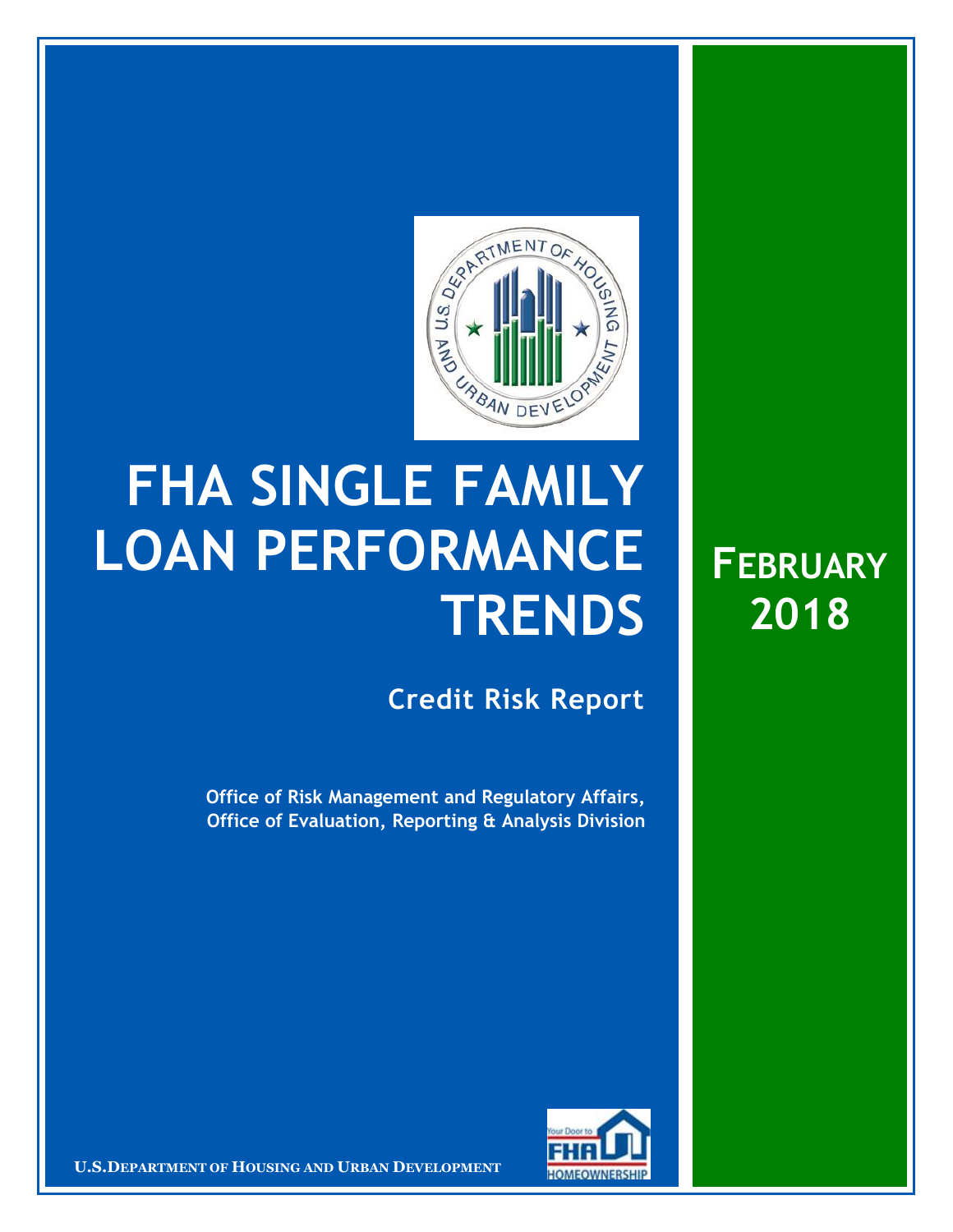## Table of Contents

## Table of Figures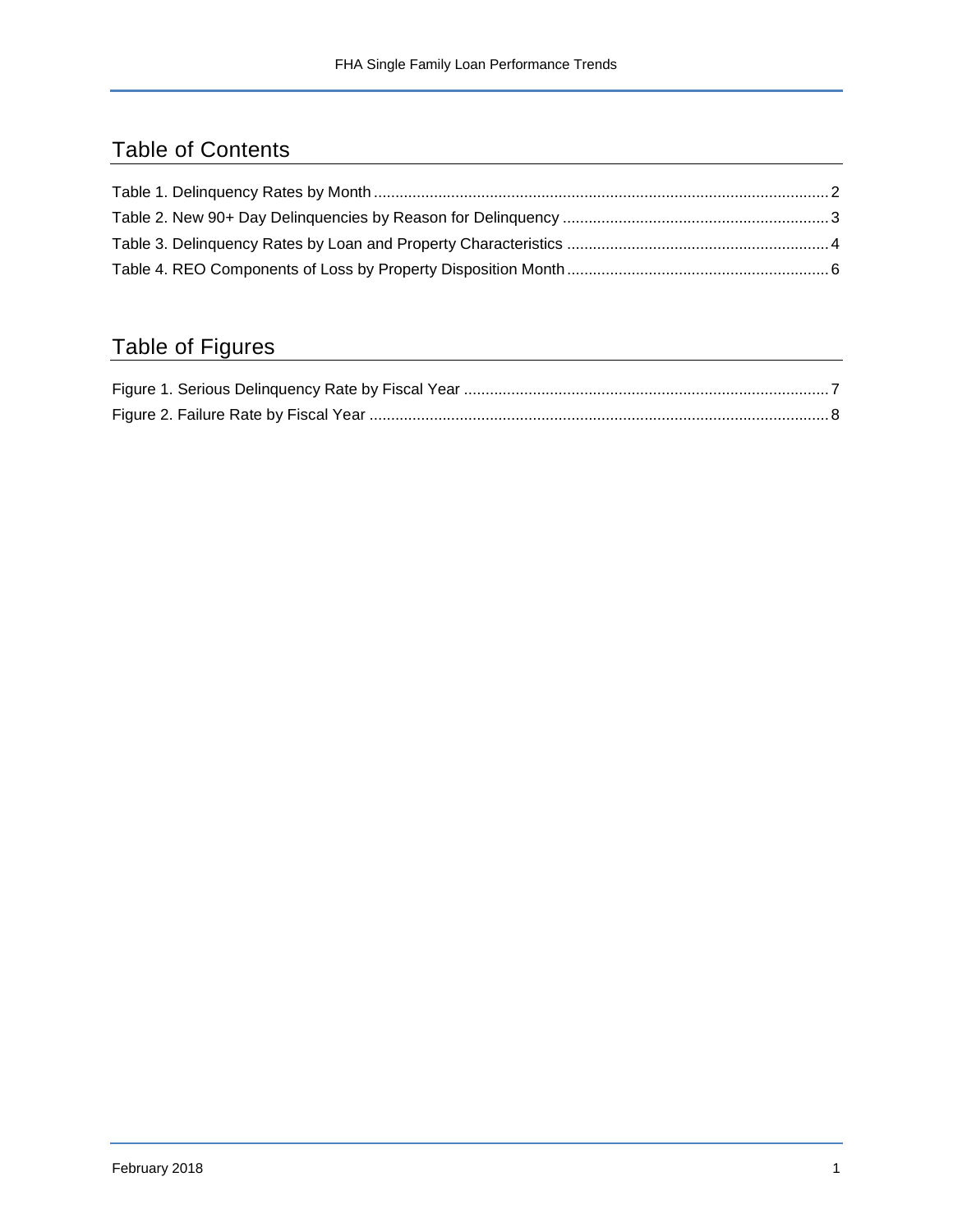<span id="page-2-0"></span>

|                                | Active                |        |                                    |                            | Exceptions <sup>b</sup> (%) |                        |                       |  |  |  |  |
|--------------------------------|-----------------------|--------|------------------------------------|----------------------------|-----------------------------|------------------------|-----------------------|--|--|--|--|
|                                | Insurance in<br>Force |        | Delinquency Rates <sup>a</sup> (%) |                            | In.                         | Serious<br>Delinquency |                       |  |  |  |  |
| Month                          | (EOM)                 | 30-day | 60-day                             | 90-day                     | Foreclosure                 | In<br>Bankruptcy       | Rate <sup>c</sup> (%) |  |  |  |  |
| <b>Non-Seasonally Adjusted</b> |                       |        |                                    |                            |                             |                        |                       |  |  |  |  |
| Feb 2017                       | 7,891,926             | 4.44   | 1.47                               | 2.49                       | 1.46                        | 0.86                   | 4.81                  |  |  |  |  |
| Mar                            | 7,904,390             | 3.68   | 1.23                               | 2.21                       | 1.47                        | 0.86                   | 4.54                  |  |  |  |  |
| Apr                            | 7,917,975             | 4.63   | 1.32                               | 2.17                       | 1.44                        | 0.86                   | 4.47                  |  |  |  |  |
| May                            | 7,934,510             | 4.32   | 1.37                               | 2.09                       | 1.41                        | 0.86                   | 4.36                  |  |  |  |  |
| Jun                            | 7,950,029             | 4.37   | 1.39                               | 2.07                       | 1.37                        | 0.85                   | 4.28                  |  |  |  |  |
| Jul                            | 7,962,527             | 4.51   | 1.44                               | 2.08                       | 1.30                        | 0.82                   | 4.20                  |  |  |  |  |
| Aug                            | 7,973,604             | 4.64   | 1.52                               | 2.13                       | 1.30                        | 0.81                   | 4.24                  |  |  |  |  |
| Sep                            | 7,982,070             | 5.77   | 1.70                               | 2.36                       | 1.19                        | 0.77                   | 4.32                  |  |  |  |  |
| Oct                            | 7,986,663             | 5.53   | 2.11                               | 2.46                       | 1.18                        | 0.78                   | 4.42                  |  |  |  |  |
| Nov                            | 7,988,634             | 5.22   | 2.22                               | 2.88                       | 1.16                        | 0.79                   | 4.83                  |  |  |  |  |
| Dec                            | 7,989,699             | 5.57   | 1.96                               | 3.23                       | 1.17                        | 0.79                   | 5.19                  |  |  |  |  |
| Jan 2018                       | 8,005,645             | 4.96   | 1.81                               | 3.24                       | 1.14                        | 0.80                   | 5.18                  |  |  |  |  |
| Feb                            | 8,007,772             | 4.84   | 1.66                               | 3.09                       | 1.16                        | 0.81                   | 5.06                  |  |  |  |  |
|                                |                       |        |                                    | <b>Seasonally Adjusted</b> |                             |                        |                       |  |  |  |  |
| Feb 2017                       | 7,891,926             | 4.77   | 1.59                               | 2.35                       | 1.43                        | 0.85                   | 4.64                  |  |  |  |  |
| Mar                            | 7,904,390             | 4.27   | 1.42                               | 2.28                       | 1.43                        | 0.87                   | 4.58                  |  |  |  |  |
| Apr                            | 7,917,975             | 5.04   | 1.52                               | 2.26                       | 1.44                        | 0.86                   | 4.56                  |  |  |  |  |
| May                            | 7,934,510             | 4.48   | 1.49                               | 2.15                       | 1.43                        | 0.87                   | 4.46                  |  |  |  |  |
| Jun                            | 7,950,029             | 4.39   | 1.44                               | 2.15                       | 1.37                        | 0.84                   | 4.36                  |  |  |  |  |
| Jul                            | 7,962,527             | 4.50   | 1.45                               | 2.19                       | 1.30                        | 0.82                   | 4.31                  |  |  |  |  |
| Aug                            | 7,973,604             | 4.48   | 1.48                               | 2.18                       | 1.31                        | 0.81                   | 4.31                  |  |  |  |  |
| Sep                            | 7,982,070             | 5.56   | 1.61                               | 2.36                       | 1.21                        | 0.77                   | 4.34                  |  |  |  |  |
| Oct                            | 7,986,663             | 5.37   | 1.98                               | 2.44                       | 1.20                        | 0.77                   | 4.41                  |  |  |  |  |
| Nov                            | 7,988,634             | 4.76   | 2.00                               | 2.76                       | 1.17                        | 0.78                   | 4.71                  |  |  |  |  |
| Dec                            | 7,989,699             | 5.06   | 1.71                               | 3.03                       | 1.16                        | 0.79                   | 4.98                  |  |  |  |  |
| Jan 2018                       | 8,005,645             | 4.75   | 1.64                               | 3.02                       | 1.13                        | 0.80                   | 4.95                  |  |  |  |  |
| Feb                            | 8,007,772             | 5.00   | 1.69                               | 3.00                       | 1.13                        | 0.81                   | 4.95                  |  |  |  |  |

**Table 1. Delinquency Rates by Month**

EOM = end of month.

a The 90-day category includes all loans that are at least 3 months delinquent excluding those loans in foreclosure or bankruptcy processing. Included in the delinquency counts are loans under active consideration for loss mitigation foreclosure avoidance.

**bExceptions are counted separately from delinquencies, regardless of the length of the delinquency period.** 

<sup>c</sup> Serious delinquency rates are the sum of 90-day delinquencies plus in-foreclosures and in-bankruptcies.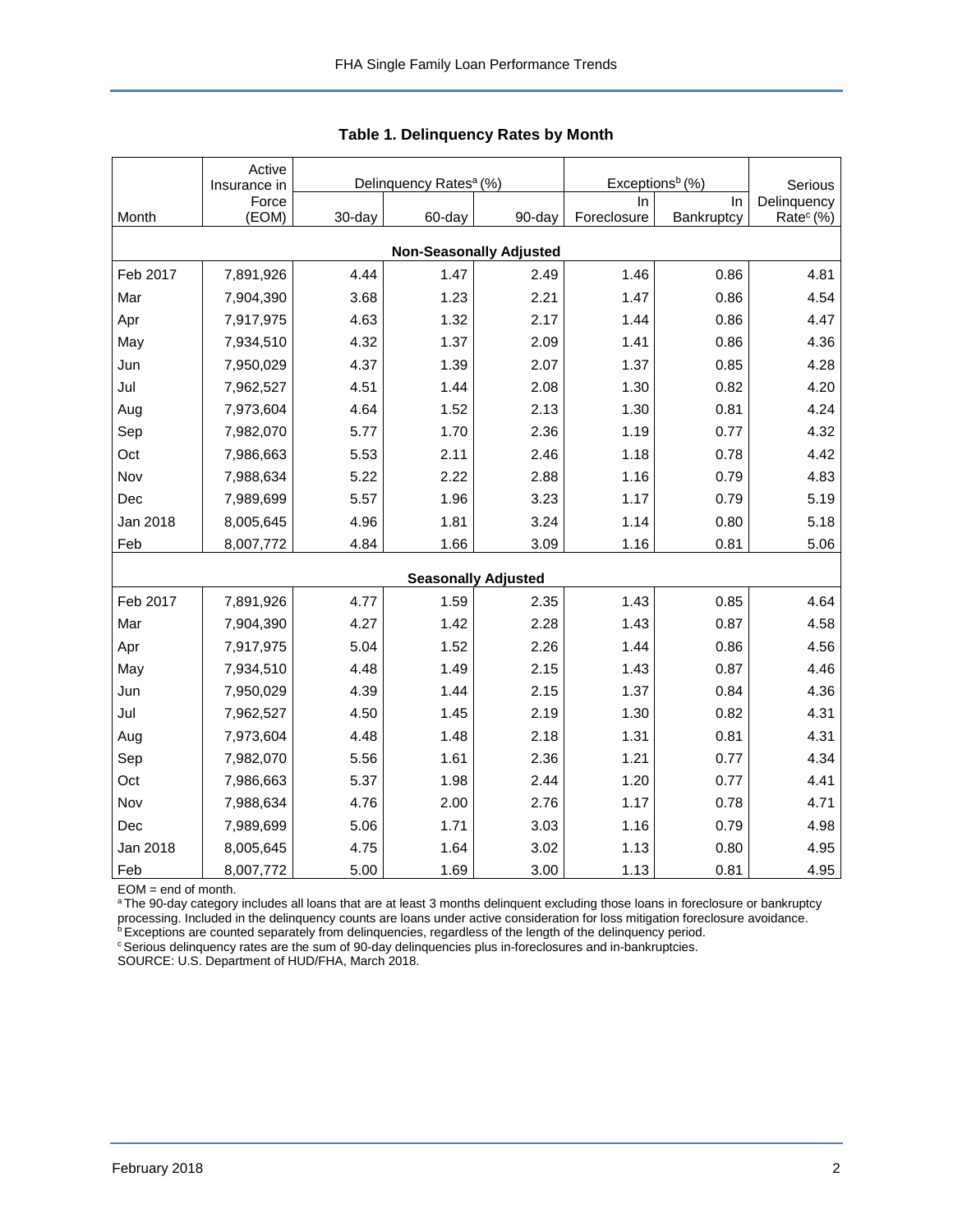|                    |               | Share by Reason for Delinquency (%) |            |             |                                                        |                     |         |                    |  |  |  |  |
|--------------------|---------------|-------------------------------------|------------|-------------|--------------------------------------------------------|---------------------|---------|--------------------|--|--|--|--|
| <b>Fiscal Year</b> | New 90+ Day   | Reduction                           |            | Excessive   | Death or<br>Illness of<br>Principal<br><b>Borrower</b> | Marital             | No      |                    |  |  |  |  |
| and Quarter        | Delinquencies | of Income                           | Unemployed | Obligations | or Family                                              | <b>Difficulties</b> | Contact | Other <sup>a</sup> |  |  |  |  |
| 2011 Q1            | 133,708       | 37.72                               | 9.66       | 16.38       | 9.50                                                   | 4.59                | 12.91   | 9.24               |  |  |  |  |
| 2011 Q2            | 117,906       | 37.33                               | 10.23      | 16.08       | 10.14                                                  | 4.52                | 12.02   | 9.68               |  |  |  |  |
| 2011 Q3            | 99,256        | 36.67                               | 10.41      | 16.47       | 10.65                                                  | 4.88                | 10.81   | 10.11              |  |  |  |  |
| 2011 Q4            | 133,827       | 37.30                               | 10.23      | 17.49       | 10.93                                                  | 4.76                | 9.40    | 9.88               |  |  |  |  |
| 2012 Q1            | 158,091       | 36.52                               | 9.46       | 19.14       | 11.09                                                  | 4.50                | 9.27    | 10.01              |  |  |  |  |
| 2012 Q2            | 114,762       | 37.12                               | 9.99       | 17.60       | 11.35                                                  | 4.75                | 8.58    | 10.61              |  |  |  |  |
| 2012 Q3            | 101,467       | 36.78                               | 9.72       | 17.53       | 11.68                                                  | 4.97                | 8.38    | 10.94              |  |  |  |  |
| 2012 Q4            | 125,200       | 36.76                               | 9.50       | 18.05       | 11.86                                                  | 4.65                | 8.16    | 11.02              |  |  |  |  |
| 2013 Q1            | 124,359       | 36.19                               | 8.99       | 18.44       | 12.00                                                  | 4.65                | 8.22    | 11.51              |  |  |  |  |
| 2013 Q2            | 104,165       | 35.80                               | 8.80       | 17.99       | 12.23                                                  | 4.52                | 8.21    | 12.45              |  |  |  |  |
| 2013 Q3            | 86,810        | 35.91                               | 8.27       | 18.08       | 12.36                                                  | 4.59                | 8.50    | 12.29              |  |  |  |  |
| 2013 Q4            | 105,090       | 36.30                               | 8.29       | 19.04       | 12.37                                                  | 4.58                | 8.76    | 10.66              |  |  |  |  |
| 2014 Q1            | 112,099       | 35.29                               | 7.93       | 20.45       | 12.16                                                  | 4.46                | 9.21    | 10.50              |  |  |  |  |
| 2014 Q2            | 93,183        | 34.72                               | 8.03       | 19.63       | 11.80                                                  | 4.32                | 10.71   | 10.81              |  |  |  |  |
| 2014 Q3            | 80,881        | 33.23                               | 7.91       | 19.90       | 12.27                                                  | 4.34                | 11.29   | 11.06              |  |  |  |  |
| 2014 Q4            | 101,850       | 32.45                               | 7.52       | 20.91       | 12.60                                                  | 4.41                | 11.43   | 10.69              |  |  |  |  |
| 2015 Q1            | 106,665       | 31.73                               | 6.98       | 21.95       | 12.70                                                  | 4.23                | 11.68   | 10.74              |  |  |  |  |
| 2015 Q2            | 82,866        | 32.18                               | 7.12       | 21.58       | 12.55                                                  | 4.19                | 11.47   | 10.91              |  |  |  |  |
| 2015 Q3            | 71,869        | 30.82                               | 6.65       | 21.30       | 12.70                                                  | 4.25                | 13.07   | 11.21              |  |  |  |  |
| 2015 Q4            | 88,263        | 30.51                               | 6.64       | 22.15       | 12.73                                                  | 3.99                | 12.12   | 11.86              |  |  |  |  |
| 2016 Q1            | 92,607        | 30.59                               | 6.45       | 22.53       | 12.94                                                  | 4.05                | 11.30   | 12.14              |  |  |  |  |
| 2016 Q2            | 78,978        | 30.08                               | 6.79       | 22.75       | 12.81                                                  | 3.94                | 11.82   | 11.81              |  |  |  |  |
| 2016 Q3            | 66,500        | 30.77                               | 6.89       | 23.07       | 13.36                                                  | 4.15                | 10.59   | 11.16              |  |  |  |  |
| 2016 Q4            | 85,289        | 31.62                               | 7.19       | 23.82       | 13.11                                                  | 4.02                | 9.43    | 10.81              |  |  |  |  |
| 2017 Q1            | 94,958        | 30.98                               | 7.03       | 24.27       | 13.06                                                  | 3.76                | 9.10    | 11.80              |  |  |  |  |
| 2017 Q2            | 75,376        | 30.95                               | 7.41       | 23.91       | 13.26                                                  | 3.80                | 9.76    | 10.90              |  |  |  |  |
| 2017 Q3            | 65,531        | 29.51                               | 7.74       | 24.12       | 13.78                                                  | 3.85                | 9.81    | 11.19              |  |  |  |  |
| 2017 Q4            | 87,286        | 28.89                               | 7.98       | 24.25       | 12.79                                                  | 3.68                | 9.41    | 13.00              |  |  |  |  |
| 2018 Q1            | 157,585       | 19.57                               | 4.86       | 17.65       | 8.09                                                   | 2.13                | 8.23    | 39.46              |  |  |  |  |
| 2018 Q2-Jan        | 37,441        | 23.17                               | 6.05       | 20.77       | 10.31                                                  | 2.49                | 11.04   | 26.17              |  |  |  |  |
| 2018 Q2-Feb        | 30,352        | 22.15                               | 6.35       | 21.46       | 10.16                                                  | 2.63                | 16.49   | 20.76              |  |  |  |  |

<span id="page-3-0"></span>**Table 2. New 90+ Day Delinquencies by Reason for Delinquency**

a Includes abandonment of property, distant employment transfer, neighborhood problems, property problems, inability to sell or rent property, military service, business failure, casualty loss, energy-environment cost, servicing problems, payment adjustment, payment dispute, and transfer of ownership pending fraud and incarceration. SOURCE: U.S. Department of HUD/FHA, March 2018.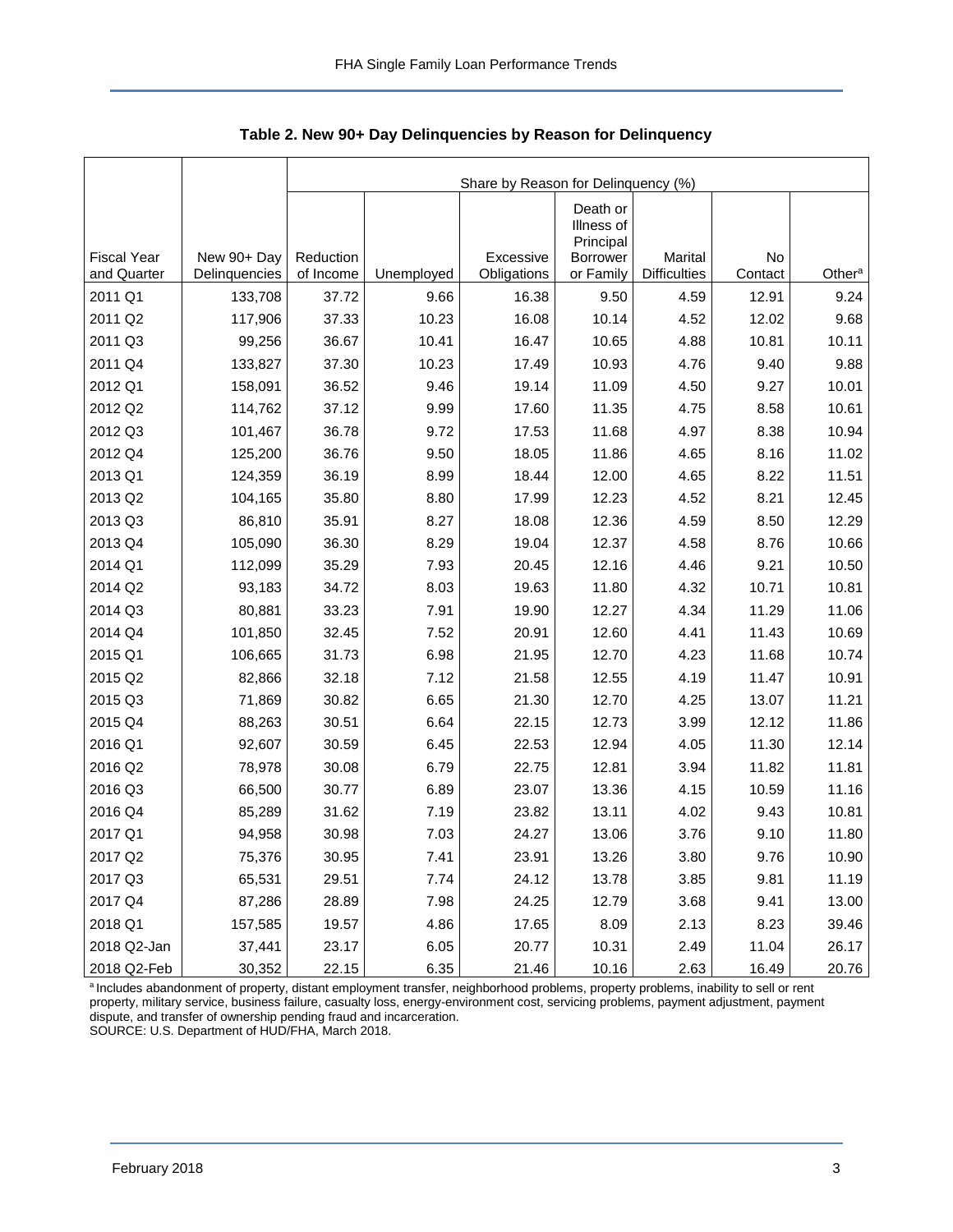<span id="page-4-0"></span>

|                           |                                   | Rates of Active Loan Counts (%) |        |        |         |                   |                  |                                  |  |  |  |
|---------------------------|-----------------------------------|---------------------------------|--------|--------|---------|-------------------|------------------|----------------------------------|--|--|--|
|                           |                                   |                                 |        |        |         |                   |                  | Serious                          |  |  |  |
|                           | <b>IIF</b><br>Shares <sup>a</sup> | All Past<br>Due <sup>b</sup>    | 30-Day | 60-Day | 90+ Day | In<br>Foreclosure | In<br>Bankruptcy | Delinquency<br>Rate <sup>c</sup> |  |  |  |
| <b>Loan Purpose</b>       |                                   |                                 |        |        |         |                   |                  |                                  |  |  |  |
| All Active Loans          | 8,007,772                         | 11.56                           | 4.84   | 1.66   | 3.09    | 1.16              | 0.81             | 5.06                             |  |  |  |
| Purchase                  | 67.52                             | 12.45                           | 5.18   | 1.85   | 3.45    | 1.14              | 0.83             | 5.42                             |  |  |  |
| Refinance                 | 32.48                             | 9.72                            | 4.13   | 1.26   | 2.36    | 1.20              | 0.77             | 4.33                             |  |  |  |
| Refinance                 |                                   |                                 |        |        |         |                   |                  |                                  |  |  |  |
| Refinance Loans           | 2,601,048                         | 9.72                            | 4.13   | 1.26   | 2.36    | 1.20              | 0.77             | 4.33                             |  |  |  |
| Conventional              | 34.04                             | 11.30                           | 4.61   | 1.44   | 2.75    | 1.58              | 0.92             | 5.25                             |  |  |  |
| No Cash Out               | 21.35                             | 11.09                           | 4.58   | 1.42   | 2.62    | 1.53              | 0.93             | 5.09                             |  |  |  |
| Cash Out                  | 12.69                             | 11.67                           | 4.66   | 1.48   | 2.97    | 1.66              | 0.89             | 5.53                             |  |  |  |
| <b>FHA</b>                | 11.41                             | 7.61                            | 3.33   | 1.01   | 1.97    | 0.72              | 0.58             | 3.27                             |  |  |  |
| No Cash Out               | 6.36                              | 7.65                            | 3.37   | 1.01   | 1.91    | 0.75              | 0.61             | 3.27                             |  |  |  |
| Cash Out                  | 5.05                              | 7.56                            | 3.29   | 1.01   | 2.04    | 0.68              | 0.55             | 3.26                             |  |  |  |
| Streamline                | 54.55                             | 9.17                            | 4.00   | 1.19   | 2.19    | 1.06              | 0.73             | 3.98                             |  |  |  |
| Credit Score Ranged       |                                   |                                 |        |        |         |                   |                  |                                  |  |  |  |
| Loans with Credit Scores  | 6,123,347                         | 11.19                           | 4.67   | 1.61   | 3.08    | 1.07              | 0.76             | 4.91                             |  |  |  |
| < 500                     | 0.13                              | 33.69                           | 10.78  | 4.25   | 9.99    | 5.01              | 3.64             | 18.64                            |  |  |  |
| 500-579                   | 2.03                              | 32.97                           | 11.86  | 4.55   | 8.97    | 4.36              | 3.22             | 16.55                            |  |  |  |
| 580-619                   | 7.17                              | 22.97                           | 9.11   | 3.31   | 6.26    | 2.50              | 1.78             | 10.55                            |  |  |  |
| 620-659                   | 30.21                             | 16.07                           | 6.76   | 2.37   | 4.47    | 1.39              | 1.08             | 6.94                             |  |  |  |
| 660-719                   | 39.55                             | 8.16                            | 3.54   | 1.16   | 2.23    | 0.74              | 0.48             | 3.46                             |  |  |  |
| 720-850                   | 20.90                             | 3.59                            | 1.54   | 0.47   | 0.98    | 0.40              | 0.19             | 1.57                             |  |  |  |
| <b>Fiscal Year Cohort</b> |                                   |                                 |        |        |         |                   |                  |                                  |  |  |  |
| <b>All Cohorts</b>        | 8,007,772                         | 11.56                           | 4.84   | 1.66   | 3.09    | 1.16              | 0.81             | 5.06                             |  |  |  |
| pre-2004                  | 7.74                              | 18.11                           | 7.57   | 2.82   | 4.46    | 1.87              | 1.37             | 7.71                             |  |  |  |
| 2004                      | 2.04                              | 18.74                           | 7.88   | 2.78   | 4.51    | 2.06              | 1.51             | 8.08                             |  |  |  |
| 2005                      | 1.47                              | 21.10                           | 8.46   | 3.09   | 5.30    | 2.48              | 1.77             | 9.55                             |  |  |  |
| 2006                      | 1.16                              | 24.13                           | 9.10   | 3.42   | 6.03    | 3.50              | 2.08             | 11.61                            |  |  |  |
| 2007                      | 1.10                              | 28.05                           | 9.72   | 3.70   | 7.59    | 4.45              | 2.59             | 14.63                            |  |  |  |
| 2008                      | 2.61                              | 28.28                           | 9.88   | 3.66   | 7.58    | 4.61              | 2.56             | 14.74                            |  |  |  |
| 2009                      | 5.71                              | 19.11                           | 7.40   | 2.51   | 4.69    | 2.87              | 1.63             | 9.19                             |  |  |  |
| 2010                      | 7.35                              | 14.02                           | 5.79   | 1.86   | 3.47    | 1.76              | 1.14             | 6.37                             |  |  |  |
| 2011                      | 5.92                              | 11.68                           | 4.87   | 1.58   | 2.98    | 1.30              | 0.95             | 5.22                             |  |  |  |
| 2012                      | 7.26                              | 9.71                            | 4.02   | 1.41   | 2.54    | 0.93              | 0.80             | 4.27                             |  |  |  |
| 2013                      | 10.07                             | 8.30                            | 3.51   | 1.16   | 2.23    | 0.75              | 0.65             | 3.63                             |  |  |  |
| 2014                      | 4.96                              | 12.92                           | 5.24   | 1.89   | 3.64    | 1.18              | 0.97             | 5.79                             |  |  |  |
| 2015                      | 9.36                              | 10.63                           | 4.45   | 1.54   | 3.24    | 0.76              | 0.63             | 4.63                             |  |  |  |
| 2016                      | 13.20                             | 8.83                            | 3.89   | 1.31   | 2.81    | 0.47              | 0.36             | 3.64                             |  |  |  |
| 2017                      | 14.76                             | 6.16                            | 3.13   | 1.00   | 1.77    | 0.15              | 0.11             | 2.03                             |  |  |  |
| 2018                      | 5.30                              | 1.57                            | 1.29   | 0.19   | 0.09    | 0.00              | 0.00             | 0.09                             |  |  |  |

## **Table 3. Delinquency Rates by Loan and Property Characteristics**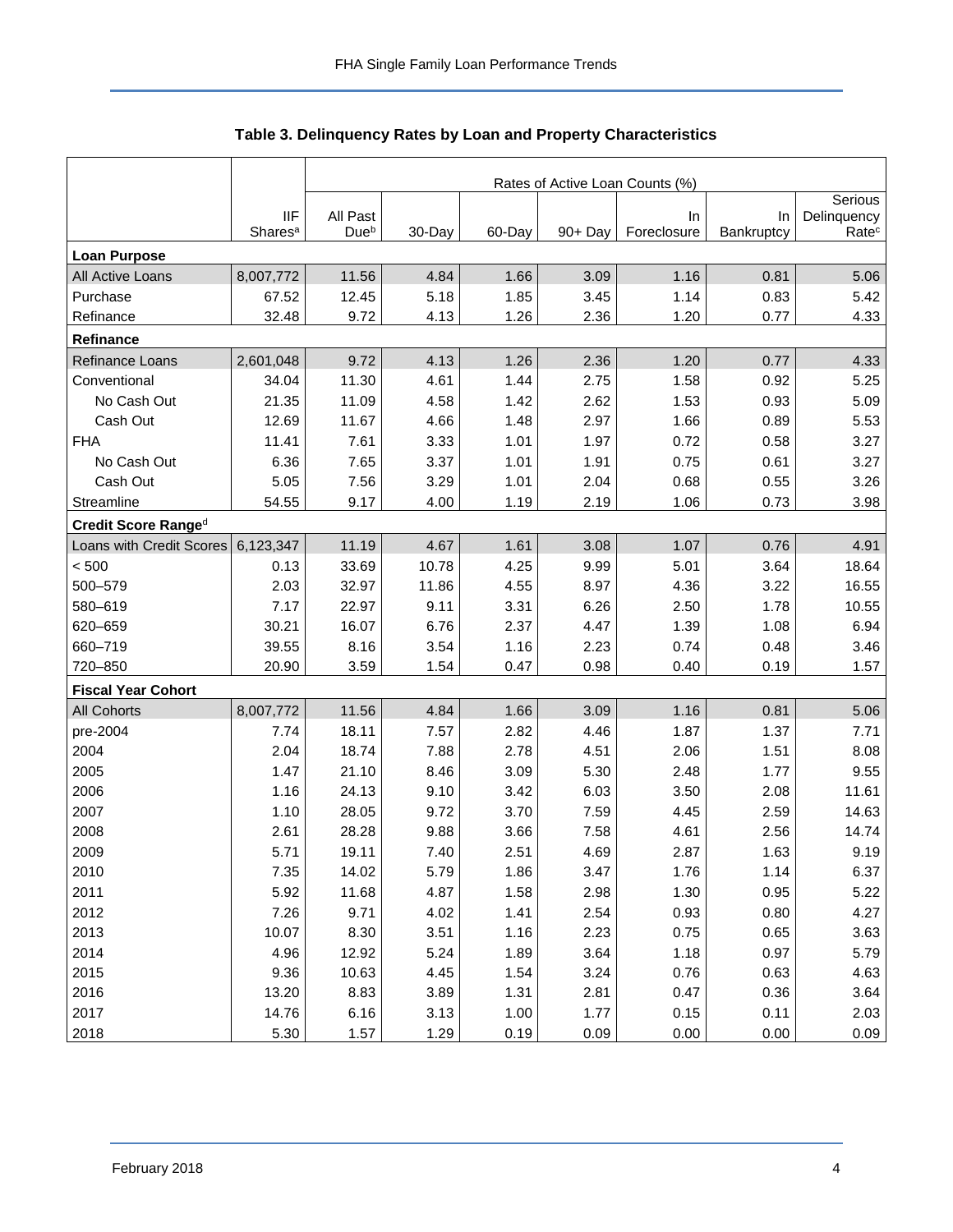|                                           |                     | Rates of Active Loan Counts (%) |        |        |            |             |            |                   |  |  |  |
|-------------------------------------------|---------------------|---------------------------------|--------|--------|------------|-------------|------------|-------------------|--|--|--|
|                                           |                     |                                 |        |        |            |             |            | Serious           |  |  |  |
|                                           | <b>IIF</b>          | All Past                        |        |        |            | In          | In         | Delinquency       |  |  |  |
|                                           | Shares <sup>a</sup> | Due <sup>b</sup>                | 30-Day | 60-Day | $90 + Day$ | Foreclosure | Bankruptcy | Rate <sup>c</sup> |  |  |  |
| Loan Amount at Origination (\$ thousands) |                     |                                 |        |        |            |             |            |                   |  |  |  |
| All Loan Amounts                          | 8,007,772           | 11.56                           | 4.84   | 1.66   | 3.09       | 1.16        | 0.81       | 5.06              |  |  |  |
| < 50                                      | 3.11                | 13.68                           | 5.84   | 2.03   | 3.04       | 1.83        | 0.94       | 5.80              |  |  |  |
| $50 - 99$                                 | 23.04               | 13.19                           | 5.51   | 1.93   | 3.26       | 1.49        | 1.00       | 5.75              |  |  |  |
| 100-149                                   | 28.04               | 12.07                           | 5.07   | 1.75   | 3.22       | 1.12        | 0.92       | 5.26              |  |  |  |
| 150-199                                   | 19.95               | 10.96                           | 4.59   | 1.58   | 3.07       | 0.97        | 0.74       | 4.79              |  |  |  |
| 200-249                                   | 11.65               | 10.03                           | 4.19   | 1.40   | 2.91       | 0.92        | 0.61       | 4.44              |  |  |  |
| 250-399                                   | 11.77               | 9.92                            | 4.12   | 1.35   | 2.91       | 1.01        | 0.53       | 4.46              |  |  |  |
| 400-499                                   | 1.50                | 8.36                            | 3.53   | 1.11   | 2.24       | 1.06        | 0.42       | 3.72              |  |  |  |
| >499                                      | 0.95                | 7.23                            | 3.02   | 0.91   | 1.92       | 1.05        | 0.33       | 3.30              |  |  |  |
| <b>Property Type</b>                      |                     |                                 |        |        |            |             |            |                   |  |  |  |
| All Property Types                        | 8,007,772           | 11.56                           | 4.84   | 1.66   | 3.09       | 1.16        | 0.81       | 5.06              |  |  |  |
| Detached                                  | 86.55               | 11.57                           | 4.90   | 1.67   | 3.09       | 1.08        | 0.82       | 4.99              |  |  |  |
| Manufactured Housing                      | 3.18                | 13.61                           | 5.42   | 1.80   | 3.29       | 2.00        | 1.10       | 6.38              |  |  |  |
| 2-4 Units                                 | 2.05                | 10.77                           | 3.71   | 1.31   | 2.63       | 2.52        | 0.59       | 5.75              |  |  |  |
| Condo                                     | 3.30                | 8.98                            | 3.41   | 1.18   | 2.68       | 1.14        | 0.56       | 4.39              |  |  |  |
| Townhouse                                 | 4.92                | 12.16                           | 4.81   | 1.75   | 3.45       | 1.40        | 0.75       | 5.60              |  |  |  |
| <b>Purchase Loan Type</b>                 |                     |                                 |        |        |            |             |            |                   |  |  |  |
| All Purchase Loans                        | 5,406,169           | 12.45                           | 5.18   | 1.85   | 3.45       | 1.14        | 0.83       | 5.42              |  |  |  |
| Repeat                                    | 18.11               | 10.19                           | 4.52   | 1.45   | 2.63       | 0.91        | 0.68       | 4.22              |  |  |  |
| First-time                                | 81.89               | 12.95                           | 5.33   | 1.94   | 3.63       | 1.19        | 0.86       | 5.68              |  |  |  |
| Down Payment Assistance (DPA) Type        |                     |                                 |        |        |            |             |            |                   |  |  |  |
| All Sources of Funds                      | 8,007,772           | 11.56                           | 4.84   | 1.66   | 3.09       | 1.16        | 0.81       | 5.06              |  |  |  |
| Government                                | 6.47                | 13.31                           | 5.28   | 2.02   | 3.94       | 1.12        | 0.95       | 6.00              |  |  |  |
| Relative                                  | 15.45               | 13.72                           | 5.81   | 2.08   | 3.85       | 1.17        | 0.81       | 5.83              |  |  |  |
| Other                                     | 2.23                | 20.36                           | 8.00   | 3.09   | 5.10       | 2.19        | 1.98       | 9.27              |  |  |  |
| Seller Funded                             | 0.66                | 32.28                           | 10.91  | 4.34   | 9.14       | 4.43        | 3.48       | 17.04             |  |  |  |
| No DPA                                    | 75.19               | 10.53                           | 4.46   | 1.47   | 2.75       | 1.10        | 0.74       | 4.60              |  |  |  |

**Table 3. Delinquency Rates by Loan and Property Characteristics**

IIF = insurance in force.

a For each subpanel, the loan shares sum to 100%. However, in some of the subpanels, the total loans in the analysis do not sum to 100% of IIF. For example, the IIF shares for refinance loans sum to 100% of refinance loans. Streamline refinance loans are not included in the Credit Score Range analysis; the IIF shares in that panel, add to 100% of fully-underwritten loans.

**bIncludes all loans 30 or more days past due, including those in bankruptcy or foreclosure.** 

<sup>c</sup> Includes all loans 90 days past due plus all in-bankruptcy and in-foreclosure cases.

<sup>d</sup> Credit score reporting began in May 2004 but was not mandatory until July 2008. Streamline refinance loans do not require credit score reporting.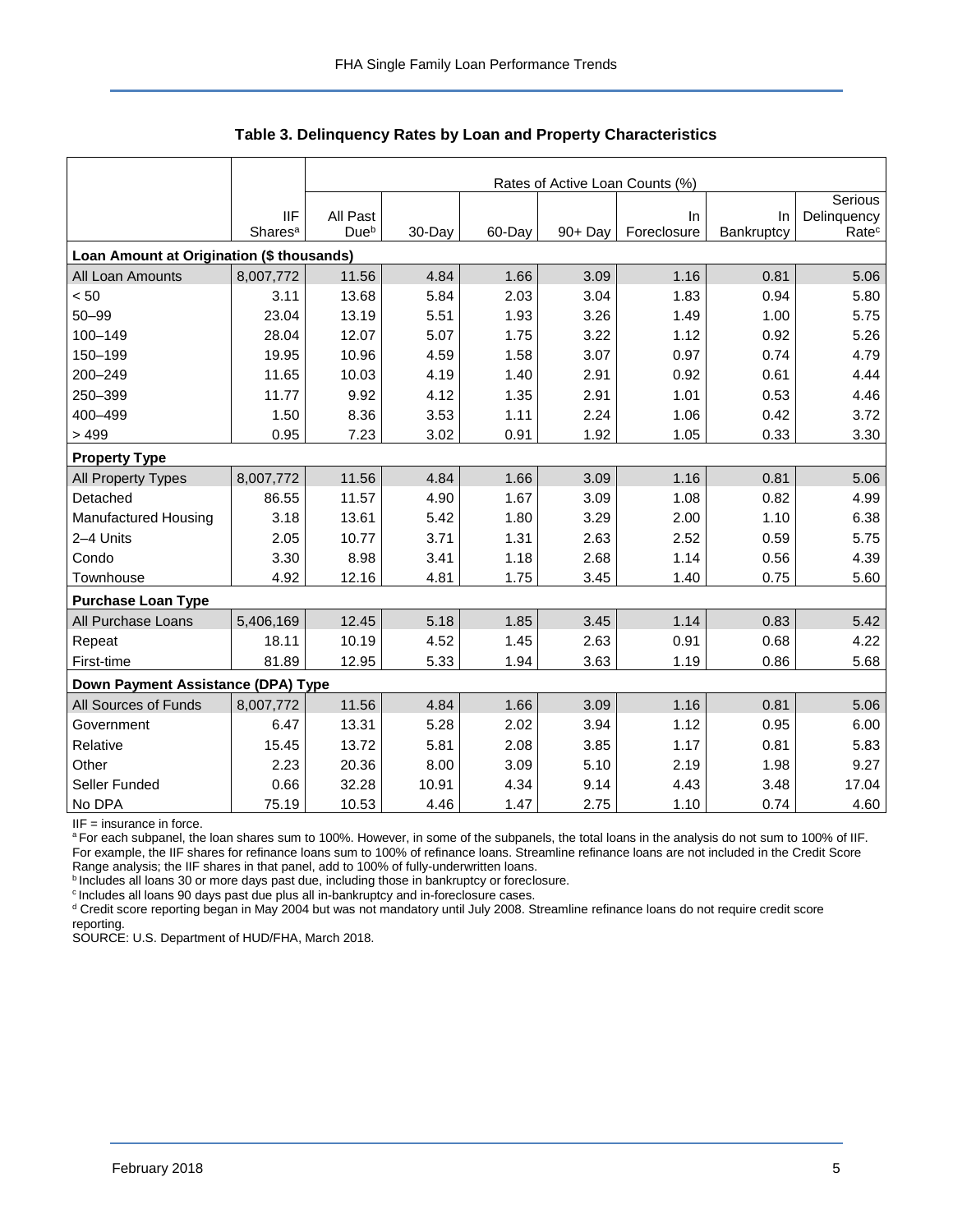<span id="page-6-0"></span>

|                                                         | 2018    | 2017    |         |         |         |                               |         |         |         |         |         |         |         |
|---------------------------------------------------------|---------|---------|---------|---------|---------|-------------------------------|---------|---------|---------|---------|---------|---------|---------|
| <b>Disposition Month</b>                                | Jan     | Dec     | Nov     | Oct     | Sep     | Aug                           | Jul     | Jun     | May     | Apr     | Mar     | Feb     | Jan     |
| Loss Components as Percentage of Defaulted Loan Balance |         |         |         |         |         |                               |         |         |         |         |         |         |         |
| Claim Expenses <sup>a</sup>                             | 17.37   | 18.14   | 18.37   | 18.33   | 18.43   | 19.74                         | 18.72   | 19.02   | 19.48   | 19.56   | 19.24   | 19.53   | 18.91   |
| Holding Costsb                                          | 4.44    | 4.69    | 4.78    | 4.78    | 4.94    | 5.03                          | 4.70    | 4.72    | 4.79    | 5.32    | 4.81    | 4.75    | 4.83    |
| Loss on Collateral <sup>c</sup>                         | 29.80   | 28.90   | 28.42   | 30.04   | 28.50   | 29.83                         | 28.81   | 28.92   | 29.02   | 29.09   | 31.57   | 33.43   | 32.33   |
| Sales Expense                                           | 4.25    | 4.35    | 4.41    | 4.31    | 4.43    | 4.44                          | 4.62    | 4.47    | 4.56    | 4.67    | 4.40    | 4.30    | 4.40    |
| Program Discounts <sup>d</sup>                          | 0.23    | 0.17    | 0.38    | 0.04    | 0.08    | 0.12                          | 0.40    | 0.22    | 0.13    | 0.19    | 0.16    | 0.15    | 0.17    |
| Net Loss Rate <sup>e</sup>                              | 49.59   | 51.22   | 51.92   | 54.13   | 54.47   | 58.37                         | 56.40   | 56.95   | 57.57   | 58.25   | 59.82   | 62.11   | 60.33   |
| <b>Average Amount (\$)</b>                              |         |         |         |         |         |                               |         |         |         |         |         |         |         |
| Average Dollar Loss                                     | 57,588  | 60,580  | 61.193  | 66,068  | 65,483  | 70,225                        | 68,143  | 68,826  | 69,547  | 71.783  | 72,308  | 73,544  | 70,944  |
| Average Unpaid Balance                                  | 116,120 | 118,269 | 117,857 | 122,048 | 120,209 | 120,313                       | 120,818 | 120,847 | 120,805 | 123,232 | 120,870 | 118,404 | 117,587 |
|                                                         |         |         |         |         |         | <b>Occurrence Count</b>       |         |         |         |         |         |         |         |
| <b>Number of Dispositions</b>                           | 2,005   | 2,401   | 2,215   | 2,348   | 2,448   | 2,860                         | 2,620   | 3,346   | 3,701   | 3,556   | 4,524   | 3,640   | 3,632   |
| <b>Number of Discounts</b>                              | 4       | 10      | 5       | 3       | 6       | 11                            | 15      | 21      | 14      | 19      | 25      | 14      | 18      |
| <b>Stage</b>                                            |         |         |         |         |         | <b>Average Time in Months</b> |         |         |         |         |         |         |         |
| Delinquencyf                                            | 12.2    | 12.1    | 12.6    | 12.4    | 13.3    | 13.1                          | 12.9    | 13.3    | 13.2    | 13.2    | 13.2    | 13.4    | 12.9    |
| Foreclosure <sup>g</sup>                                | 13.0    | 13.0    | 12.9    | 13.3    | 13.0    | 14.6                          | 13.8    | 13.9    | 13.6    | 14.1    | 13.5    | 13.5    | 12.7    |
| Deed Transferh                                          | 13.1    | 13.1    | 13.5    | 13.7    | 13.0    | 12.8                          | 12.3    | 12.3    | 12.3    | 12.1    | 11.9    | 12.0    | 11.5    |
| <b>REO</b>                                              | 4.3     | 4.3     | 4.6     | 4.7     | 4.6     | 4.7                           | 4.6     | 4.6     | 4.7     | 4.9     | 5.1     | 5.2     | 5.1     |
| All Stages                                              | 42.5    | 42.6    | 43.6    | 44.1    | 43.9    | 45.3                          | 43.5    | 44.0    | 43.6    | 44.1    | 43.6    | 43.9    | 42.1    |

**Table 4. REO Components of Loss by Property Disposition Month**

<sup>a</sup> Includes interest on principal.

**b** Management, maintenance, repairs, administration, and security, net of rent and other income.

<sup>c</sup> Value when foreclosed (UPB) minus value received in REO; does not include Streamline refinances.

 $d$  Rate over all dispositions; effect is greater in the cases where a discount actually is given.

<sup>e</sup> Profit (loss) divided by Unpaid Principal Balance (UPB). The listed cost categories are not exhaustive, and they will not sum to the loss rate.

<sup>f</sup> First missed payment to date foreclosure initiated.

<sup>g</sup> Initiation of foreclosure proceedings to auction date.

h Auction date to HUD acquisition date.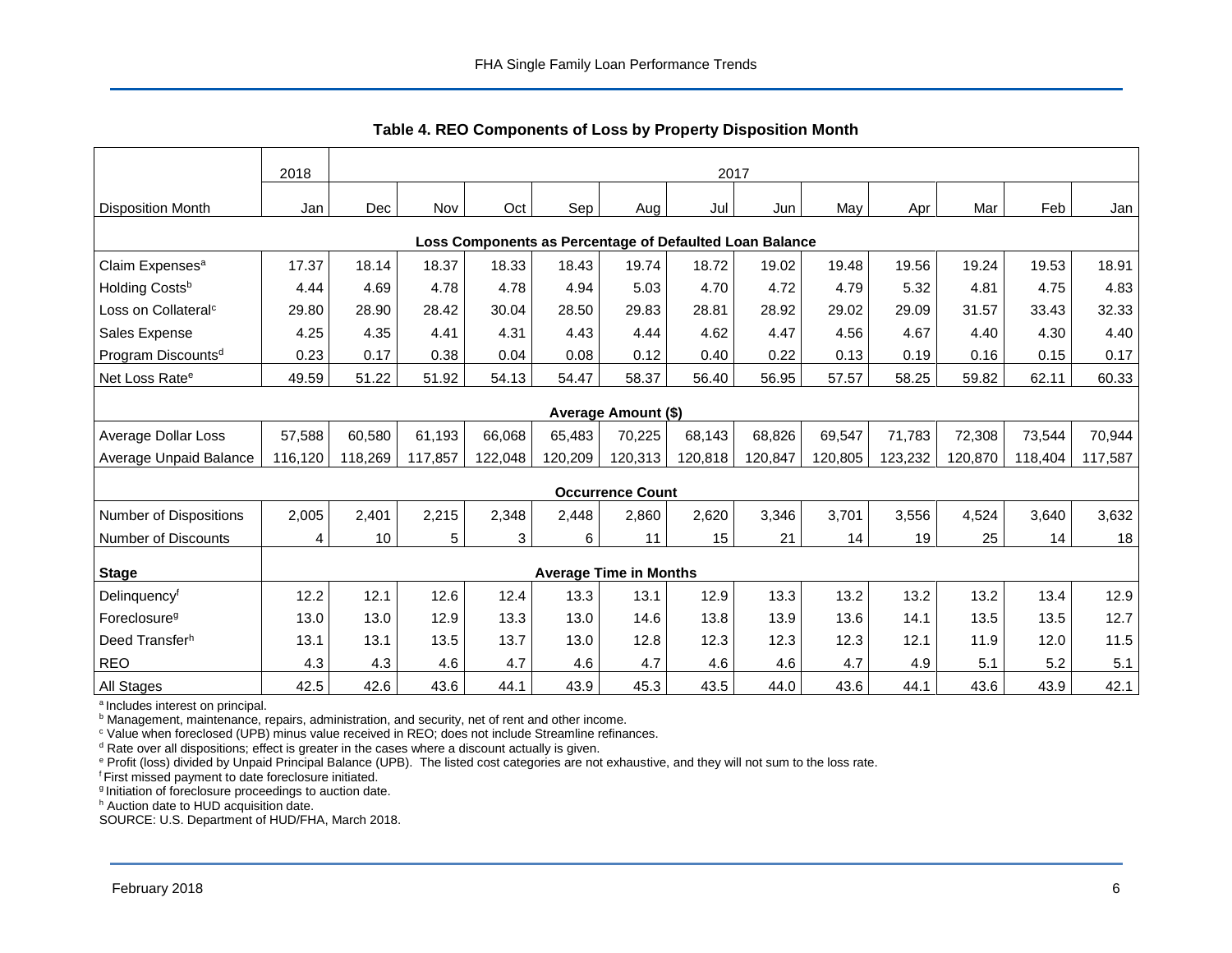**Figure 1. Serious Delinquency Rate by Fiscal Year**

<span id="page-7-0"></span>

NOTE: The FY 2009 cohort is separated into two parts, representing loan originations from October through March in 2009-1 and loan originations from April through September in 2009-2. The last six months of the origination period have been removed to ensure seasoning of loans. SOURCE: U.S. Department of HUD/FHA, March 2018.